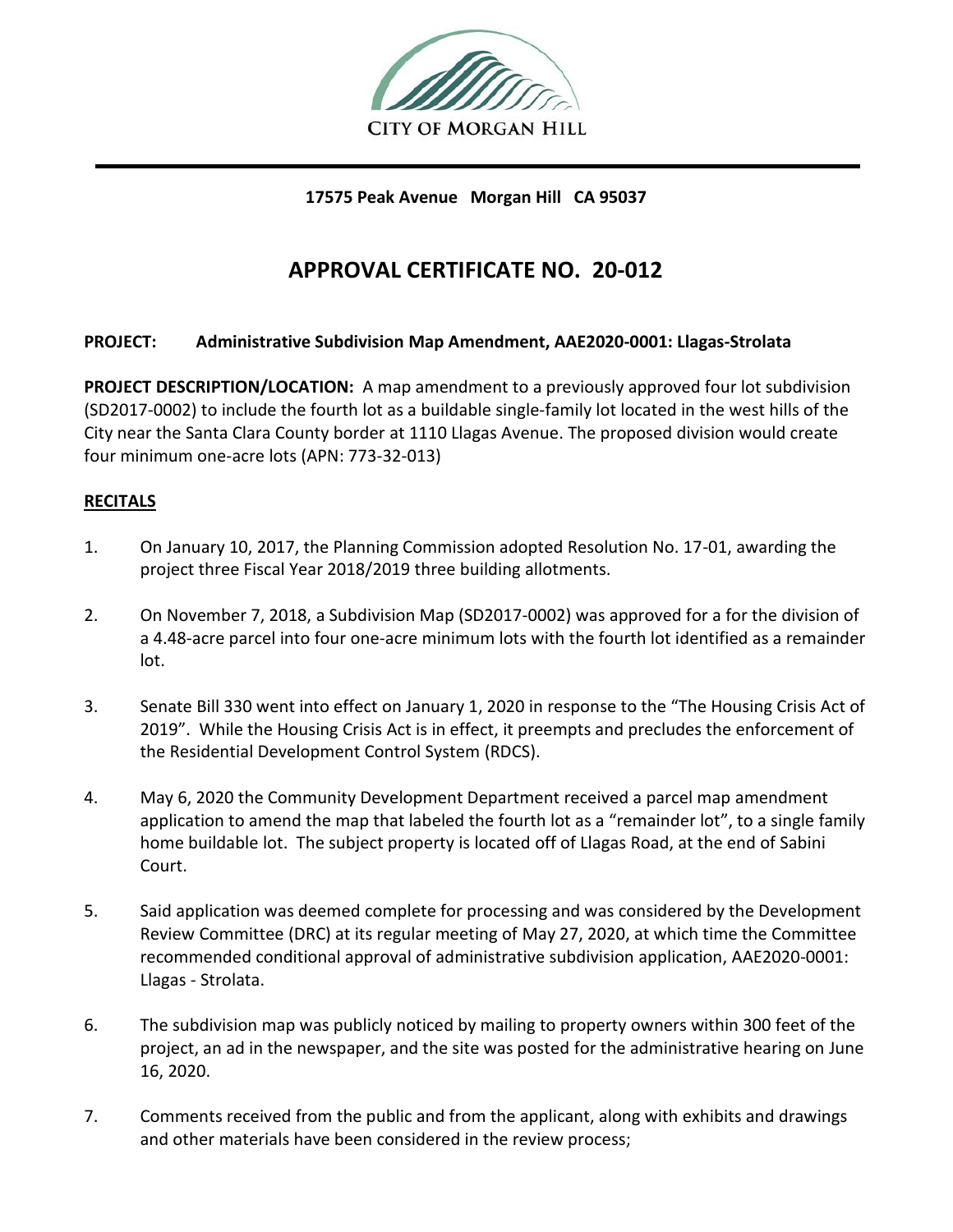Approval Certificate No. 20-012 Page 2

#### **FINDINGS**

- **SECTION 1.** The proposed project, together with its provisions for its design and improvements, is consistent with the Zoning Ordinance and the General Plan.
- **SECTION 2.** The proposed project will not result in a violation of the requirements established by the Regional Water Quality Control Board.
- **SECTION 3.** An initial study was completed, and a mitigated negative declaration prepared in accordance with Section 21157.5 of the California Environmental Quality Act (CEQA). Although the project, as proposed, could have a significant effect on the environment, there will not be a significant effect in this case because mitigation measures will be included as part of the approval of the project.
- **SECTION 4.** The tentative parcel map intitled "Lands of Strolata Properties, LLC" submitted by Rugger-Jensen-Azar complies with the parcel map requirements set forth under Section 17.24 of the Morgan Hill Municipal Code.
- **SECTION 5.** Pursuant to the authority set forth under Section 17.24.060 of the Morgan Hill Municipal Code, the Community Development Director hereby approves the project application subject to the attached conditions of approval outlined in Exhibit A.

**APPROVED THIS 16th DAY OF JUNE 2020.**

**Philber Carrices Director**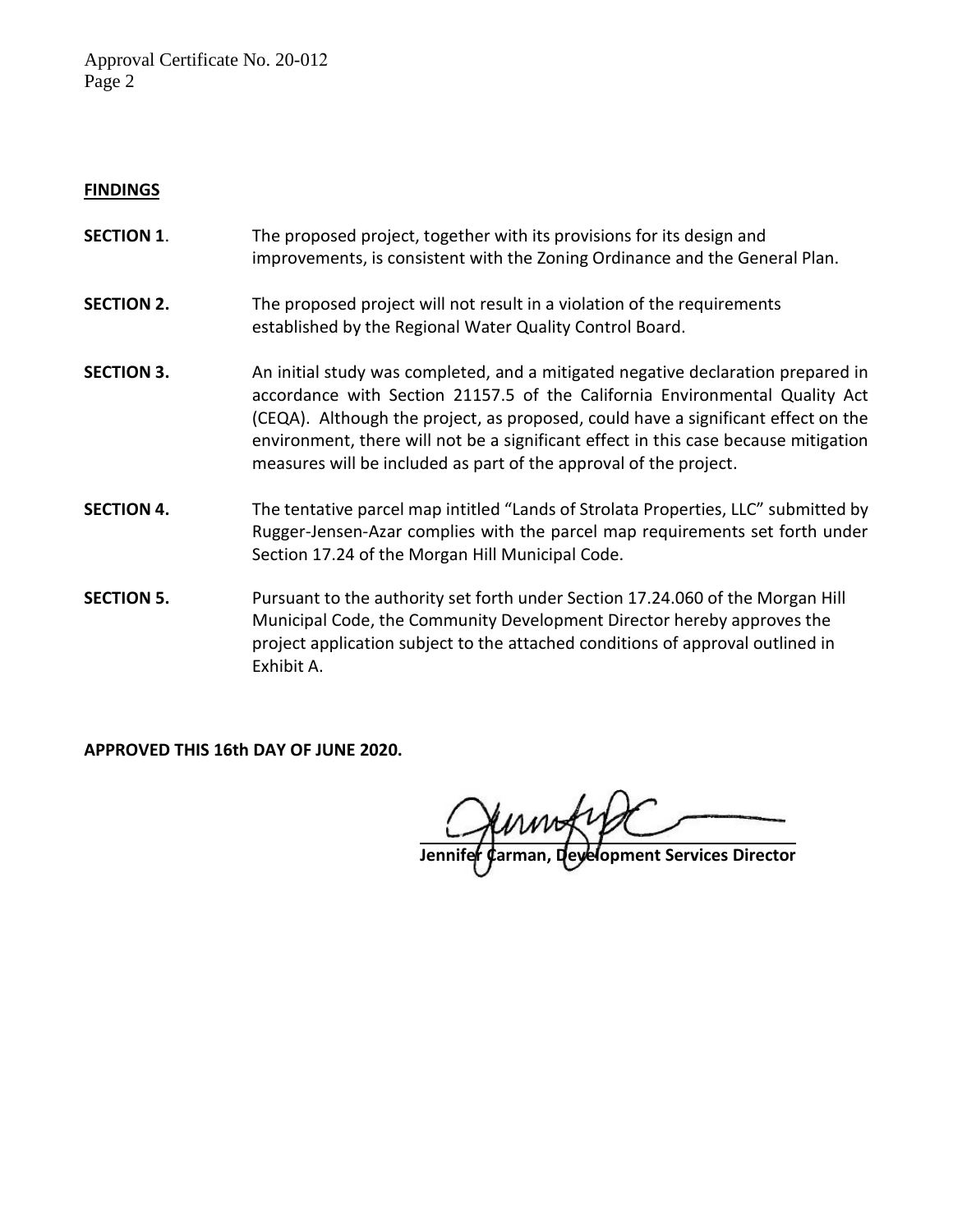Approval Certificate No. 20-012 Page 3

#### **AFFIDAVIT**

I,  $\frac{L_0}{L_0}$  , applicant, hereby agree to accept and abide by the terms and conditions<br>Toroval certificate.  $\bigcap_{\substack{b \in \mathcal{B} \\ \text{specified in this at}}}$ 

(Applicant Signature)

*z /1 v !20*  Date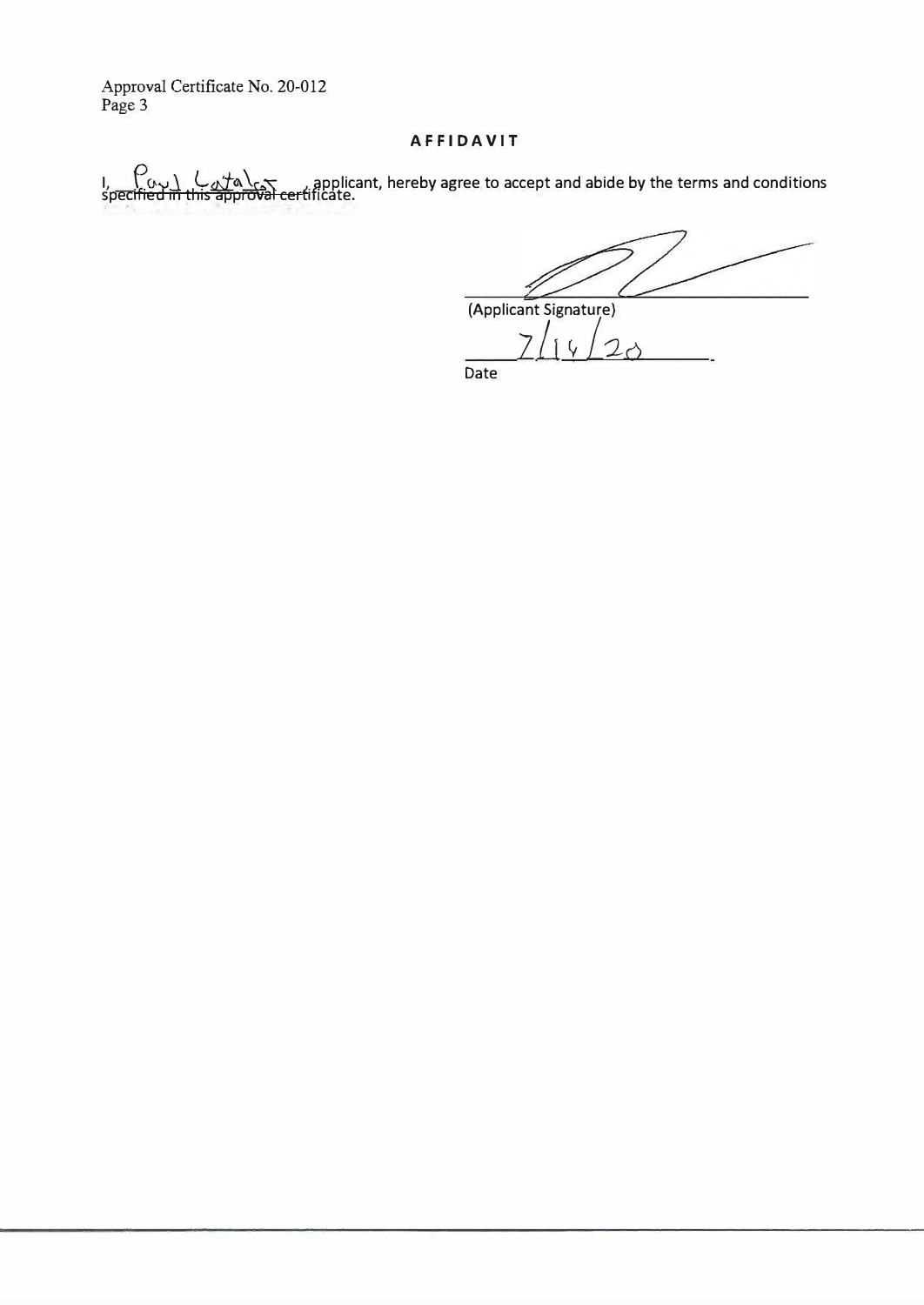## **EXHIBIT A CONDITIONS OF APPROVAL**

- A. The Tentative Parcel Map approval granted under this Approval Certificate shall supersede the conditions of approval for SD2017-0002 and remain in effect for two years from date of approval. Failure to apply for Final Map approval with the City Engineer within this term shall result in expiration of approval unless an extension of time is granted by the Community Development Department prior to the expiration date (MHMC 17.20.170; 17.24.110).
- B. Project requires gridding/looping of water to increase pressure/redundancy of existing and proposed water extension, by extending water line to tie into the dead-end water stub of Rose Orchard Court. The required waterline easement shall be obtained prior to approval of the Final/Parcel Map and public improvement plan. **ALTERNATELY: Project has obtained a Public Service Easement from the adjacent property to the north at 1092 Llagas Road (APN 773-32- 012) to grid the pubic water mains. Project will grid water from the project's public street through APN 773-32-012 to the public water main on Llagas Road, which will meet the standards of Public Works.**
- C. Project requires an Emergency Vehicle Access (EVA) easement for Fire and Police access for secondary ingress and egress to subdivision and neighboring lots. EVA easement shall loop back to Rose Orchard Court. The required EVA easement shall be obtained prior to approval of the Final/Parcel Map and public improvement plans. **ALTERNATELY: Project has obtained an Emergency Vehicle Access easement from the adjacent property to the north at 1092 Llagas Road (APN 773-32-012) which will allow secondary access to the proposed subdivision for Emergency Vehicles. Project will provide an all-weather access road as required by the Fire Department, which will run from the project's pubic streets through Lot 2 and APN 773-32- 012 to LLagas Road.**
- D. The project's public street fronting lots 1-4 shall include a 4 feet wide paved shoulder with a 6" concrete curb, or as approved by City Engineer. Language in the PSE shall include street pavement and curb that would provide a paved AC street 36 feet wide from curb face to curb face, or as approved by City Engineer.
- E. Sabini Court's existing road width (20') from Teresa Lane to the project most northerly boundary shall be improved per the flowing requirements: 1) remove and replace damage portions of pavement with too much alligator cracking, 2) crack seal the existing pavement, and 3) provide 2" AC min. overlay along Sabini following the completion of 1 and 2 above, to the satisfaction of the City Engineer.
- F. Prior to approval of the Final/Parcel Map and improvement plans, project shall obtain any necessary SWRCB, Army Corp, and Fish and Game permits for construction within the limits of the ephemeral stream which runs along the westerly boundary and along Sabini Court.
- G. Overhead utility lines along the project frontage shall be undergrounded.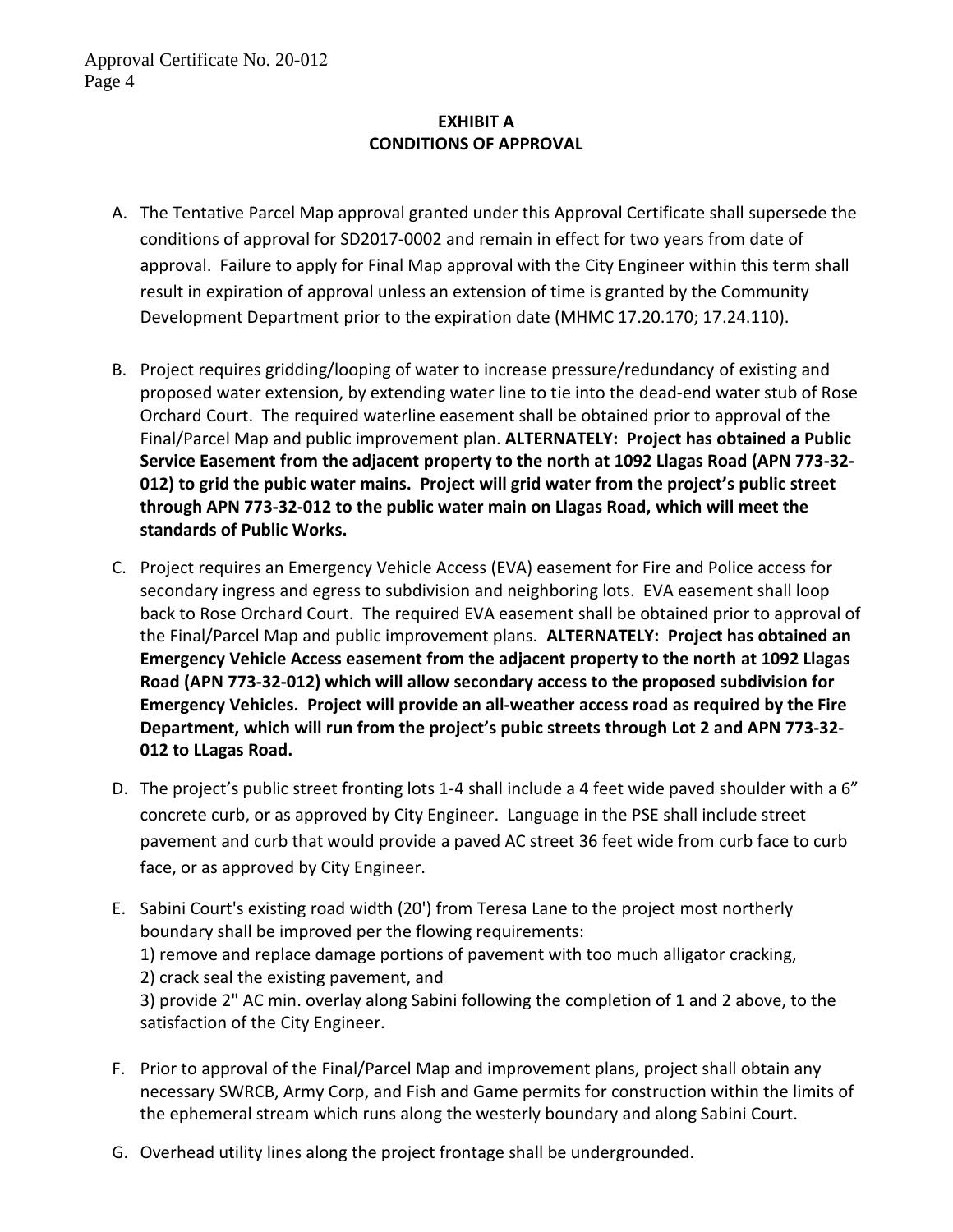- H. The site cannot release stormwater into the City storm drain system. Onsite retention for 100 year storm will be required.
- I. Map recordation fees are due prior to recordation of the Parcel/Final Map.
- J. Public Works impact fees are due prior to occupancy of each unit. NOTE: Each unit's impact fees will be based on the most current fee schedule at the time of the unit's Building Permit issuance.
- K. The applicant shall cause the construction of all public and private improvements in accordance with the latest City Standard Drawings and Specifications. **(MHMC 12.02.090 A; 17.32.010 A)**
- L. The applicant shall have a Final Map prepared by a registered engineer (licensed prior to 01/01/1982: registration number 33,965 or lower) or licensed land surveyor delineating all parcels and easements created. There shall be concurrence in writing by PG & E, Telephone, Cable TV and any other affected agencies to all improvements and easements which are applicable to them. The number and locations of monuments shall be set as required by the Public Works Department. **(MHMC 17.20.200 A; 17.20.290; 17.24.010)**
- M. The applicant shall submit as part of the improvement drawings for the project, profiles of all improvements in the subdivision and typical cross-sections of all streets and details of curbs, gutters, and sidewalks, to be accomplished to the satisfaction of the Director of Public Works prior to submittal of Final Map. **(MHMC Sec 17.32.060 B; 17.32.070; 17.32.080 A)**

Obtain necessary encroachment permits from:

 $\boxtimes$  City of Morgan Hill

and provide guarantee covering off-site improvements. **(MHMC 12.08.040 A; 12.08.090)**

N. Improvement plans are to show water lines, sanitary sewer, storm drain system, pavement widths, curve radius, and existing utilities.

Enter into a

 $\boxtimes$  Subdivision Improvement Agreement (SIA)

with the City of Morgan Hill to cover required improvements. **(MHMC 12.02.150; 17.32.010 B; 17.32.160)**

- O. If necessary, reciprocal access easements and maintenance agreements ensuring access to all parcels and joint maintenance of all common roads, drives or parking areas shall be provided by CC&R's and by deed and shall be recorded concurrent with the map, or prior to issuance of building permit where no map is involved. **(MHMC 17.20.350 H)**
- P. IMPACT **FEE INCREASE**-The City of Morgan Hill, pursuant to City Code Chapter 3.56 has established impact fees to finance the cost of improvements required by new development. City Code Chapter 3.56.050 provides for automatic annual (July  $1<sup>st</sup>$ ) adjustment of those fees in existence utilizing the Engineering News Record Index for the preceding twelve months. The City Public Works Department maintains historical records on the Engineering News Record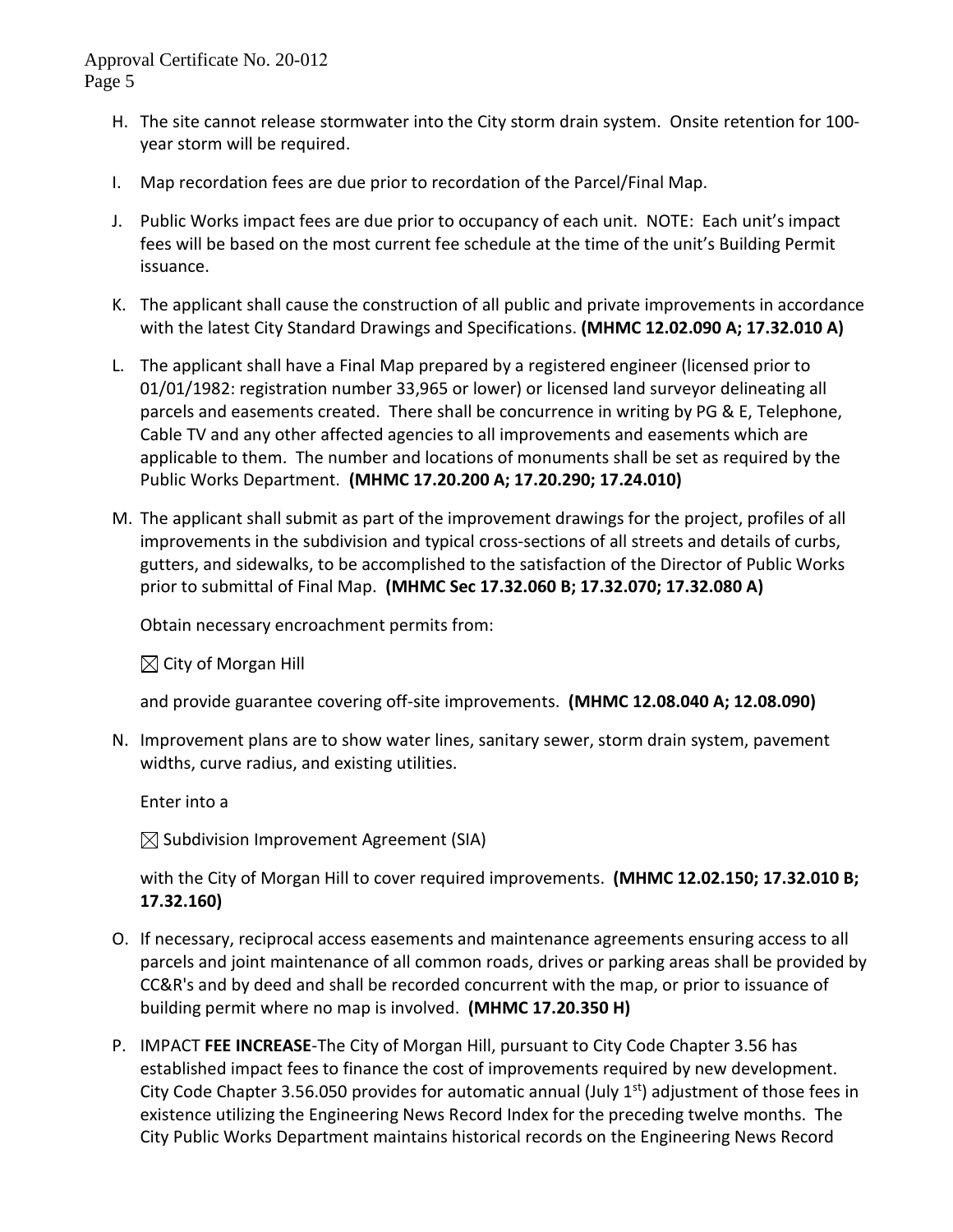Index. These records are available for inspection during normal business hours. **(MHMC 3.56.010; 3.56.030; 3.56.050)**

- Q. The applicant shall cause the design and construction of all new public and private streets serving the project. The design of all new public and private streets shall be consistent with the General Plan Land Use and Circulation Element as well as the Street Standard Details as contained within the Public Works Standards Details. The construction of the streets shall be undertaken to the lines and grades and in a manner satisfactory to the Director of Public Works. All street improvements shall be constructed to the satisfaction of the Director of Public Works. The timing of the improvements will be determined by the City. **(MHMC 12.02.010; 12.02.090; 17.32.060 B; CMH General Plan; CMH Design Standards and Standard Details for Construction)**
- R. The project shall install and dedicate street improvement including, but not limited to, curb and gutter, sidewalk, compaction, street paving, oiling, storm drainage facilities, sewer and water, fire protection, undergrounding of utilities and street lighting in conformance with City of Morgan Hill requirements. **(MHMC 12.02.010; 12.02.50; 12.02.080; 12.02.100; 17.28.010; 17.32.060)**
- S. Underground existing utilities: all existing overhead utilities adjacent to any site boundary or along any street frontage of site shall be placed underground in accordance with City standards and affected utility company guidelines. **(MHMC 12.02.090 B; 17.32.020 E.1)**
- T. The applicant shall cause to be undertaken the design and construction of sanitary sewer improvements including, but not limited to installation of sewer line extension on the proposed public street(s) or private street(s)/drive aisle(s). The sanitary collection system shall include, but not be limited to manholes with manhole frames and covers, cleanouts, wye-branches and laterals, and separate sewer taps to each lot. These are to be installed by the developer. **(MHMC 13.20.355; 17.32.020 C; CMH Sewer System Master Plan; CMH Design Standards and Standard Details for Construction)**
- U. All existing and future sewer lines shall be tied into the City's system and existing septic systems shall be abandoned in accordance with City requirements. **(MHMC 13.24.060; 17.32.20 C)**
- V. A complete storm drainage study of the proposed development must be submitted showing amount of run-off, and existing and proposed drainage structure capacities. This study shall be subject to review and approval by the Director of Public Works. All needed improvements will be made by the applicant. No overloading of the existing system will be permitted. **(MHMC 17.32.020 B;17.32.090; CMH Design Standards and Standard Details for Construction)**
- W. The applicant shall cause the design and construction to be undertaken for a storm drainage collection system shown on the Tentative Map/Site Review plans. All storm drain improvements shall be constructed to the satisfaction of the Director of Public Works. **(MHMC 17.32.020 A & B)**
- X. Collection system shall be designed to be capable of handling a 10-year storm without local flooding. On-site detention facilities shall be designed to a 100-year storm capacity. Streets shall be designed to carry a 100-year storm. Items of construction shall include, but not be limited to installation of storm line extension on proposed public street(s), surface and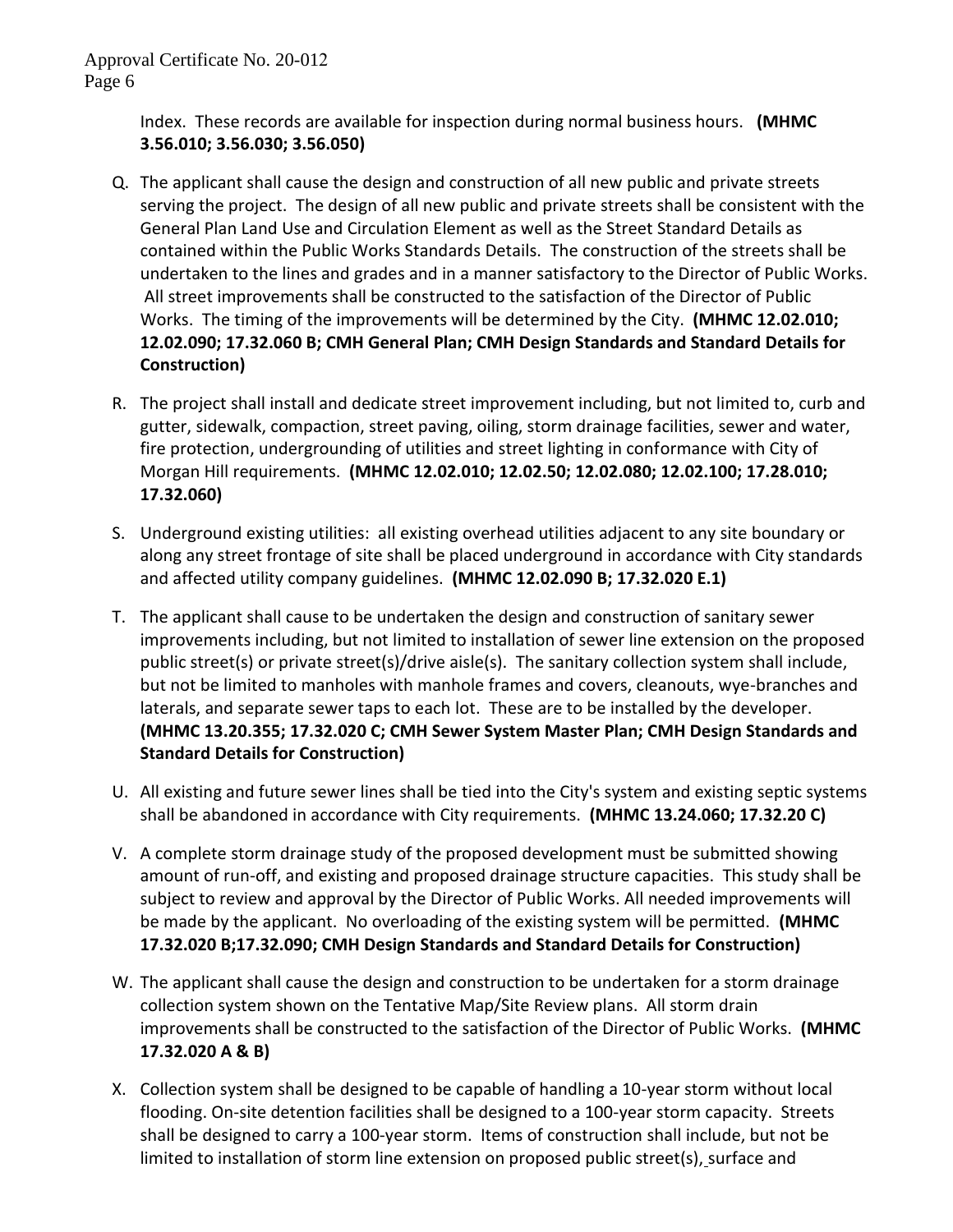subsurface storm drain facilities, manholes with manhole frames and covers, catch basins and laterals. Note: the project may be required to **retain** stormwater runoff as part of resolution R3-2013-0032 prior to releasing discharge rates at pre development flows. **(MHMC 17.32.020 B; 18.74.440; CMH Design Standards and Standard Details for Construction; CMH Storm Drainage System Master Plan)** 

- Y. Prior to final map approval or issuance of a grading permit the applicant shall complete the following to the satisfaction of the Director of Public Works.
	- 1. Storm drain calculations to determine detention/retention pond sizing and operations.
	- 2. Plan describing how material excavated during construction will be controlled to prevent this material from entering the storm drain system.
	- 3. Water Pollution Control Drawings (WPCD) for Sediment and Erosion Control.

# (**CMH Design Standards and Standard Details for Construction)**

Z. As required by the State Water Resources Control Board (SWRCB), construction activity resulting in a land disturbance of one (1) acre or more of soil, or whose projects are part of a larger common plan of development that in total disturbs more than one (1) acre, are required to obtain coverage under the National Pollutant Discharge Elimination System (NPDES) General Permit No. CAS000002 for Discharges of Storm Water Associated with Construction Activity (General Permit). To be permitted with the SWRCB under the General Permit, owners must file a complete Notice of Intent (NOI) ONLINE at:

<http://smarts.waterboards.ca.gov/smarts/faces/SwSmartsLogin.jsp>and develop a Storm Water Pollution Prevention Plan (SWPPP) Manual in accordance with the General Permit. The SWPPP Manual shall follow the CASQA SWPPP template/format at

[https://www.casqa.org/store/products/tabid/154/p-167-construction-handbookportal-initial](https://www.casqa.org/store/products/tabid/154/p-167-construction-handbookportal-initial-subscription.aspx)[subscription.aspx](https://www.casqa.org/store/products/tabid/154/p-167-construction-handbookportal-initial-subscription.aspx) and shall be approved by Public Works Engineering. A Waste Discharger Identification (WDID) number to will be issued to the construction site after the SWRCB receives and verifies the submitted ONLINE NOI information. The WDID number and approved SWPPP Manual shall be provided to Public Works and the Building Department prior to any approval of grading activities **(SWRCB NPDES General Permit CA000002).**

- AA. NPDES GENERAL PERMIT SITE SWPPP INSPECTIONS AND COMPLIANCE:
	- a. ALL project onsite and offsite construction activity shall have the site inspected by a **qualified third party SWPPP Inspector (QSD or QSP or RCE).**
	- b. SWPPP Inspections shall occur weekly during the rainy season (September 15<sup>th</sup> thru May 1 st).
	- c. SWPPP Inspections shall occur bi-weekly during the non-rainy season.
	- d. 48 hours prior to and following a forecasted rain event, SWPPP Inspections shall occur in addition to those of items 2 or 3 above.
	- e. Per each of the inspection conditions 2, 3, or 4, the NPDES SWPPP Inspector shall certify in writing to the Building and Public Works Department if the site is in compliance or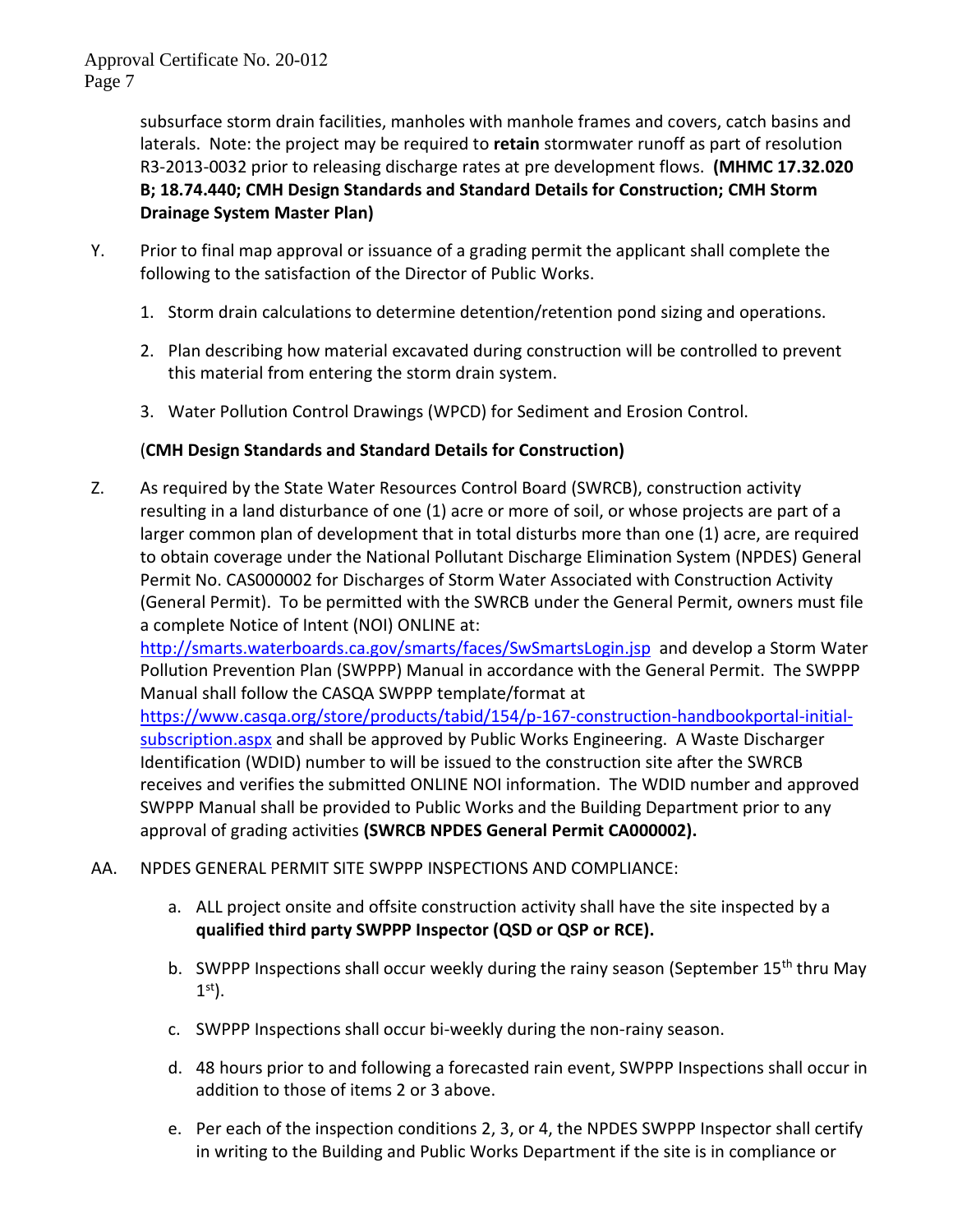non-compliance with the NPDES General Permit for Stormwater, site SWPPP Manual, and Water Pollution Control Drawings (per the CMH-SWPPP Inspection Check List to be provided by Public Works). QSD/QSP SWPPP Inspectors shall forward onsite and offsite information/certification to the Building (on-site private property issues) and Public Works (public right-of-way issues) inspectors respectively.

- f. Prior to rain events, BMPs not in compliance will need to be corrected immediately.
- g. Illicit discharges per the NPDES General Permit, non-compliance of tracking control, and inlet protection within the public right of way shall be address immediately.
- h. Other non-compliance issues need to be addressed within a 24-hour period.
- i. Non-compliance issues which have been corrected shall be verified by NPDES SWPPP Inspector by a follow up inspection.
- BB. The applicant shall cause the design and construction to be undertaken of a domestic water system to the satisfaction of the Director of Public Works. The water system improvements shall be constructed within public easements or street rights-of-way to the satisfaction of the Director of Public Works and dedicated to the City. **(MHMC 17.32.020 A & D; CMH Design Standards and Standard Details for Construction; CMH Water System Master Plan)**
- CC. Abandonment of any existing water well shall be in conformance with Santa Clara Valley Water District (SCVWD) Ordinance 90-1. Location and disposition to be shown on the plan. Well(s) shall be properly registered with the SCVWD and either be maintained or abandoned in accordance with SCVWD standards.
- DD. Installation of water line extension on the proposed public streets and/or private streets. **(MHMC 17.32.020 A & D; CMH Water System Master Plan)**
- EE. Provide separate water services and meters for each lot. These are to be installed by developer. **(MHMC 17.32.020 D)**
	- a. The owner shall dedicate all necessary utility easements. **(MHMC 12.02.080 D; 17.28.010 A)**
	- b. The applicant shall cause the design and construction required to underground all electric, gas, Cable TV and communication lines within the development. Such design and construction shall be to the satisfaction of the affected utilities and the Director of Public Works. **(MHMC 17.32.020 E.1)**
	- c. The final map on all major subdivision (5 or more lots) shall be approved by the City Council prior to issuance of a grading permit. For minor subdivision (4 lots or less), the final map shall be signed by the City Engineer and the Planning Commission Secretary prior to issuance of a grading permit. **(MHMC 17.20.390; 17.24.210)**
	- d. Landscaping and irrigation systems serving common areas that are required to be installed in the public right-of-way on the perimeter of this tract area shall be continuously maintained by the Homeowner's Association.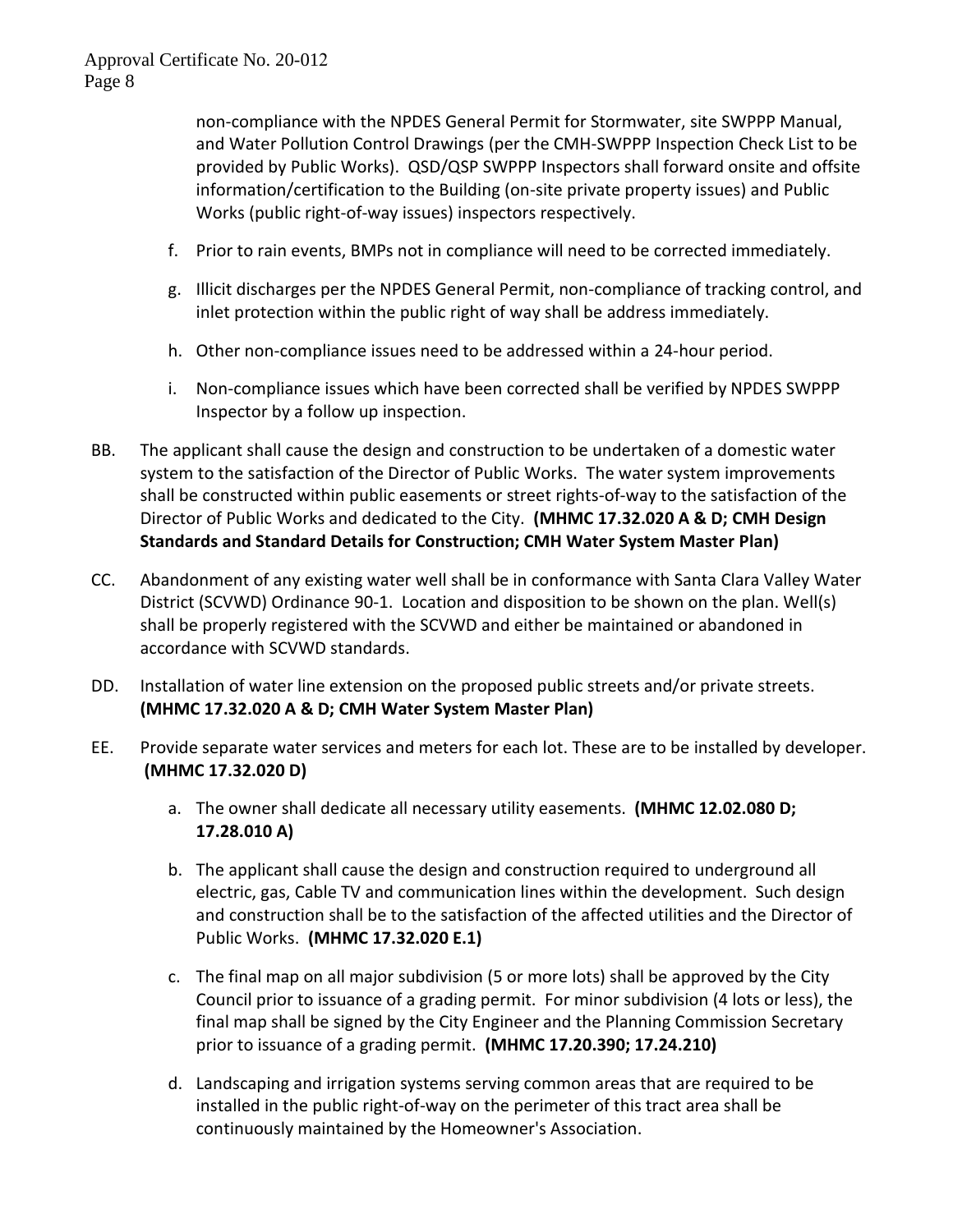- e. Final landscape plans shall be submitted with and included as part of the improvement plans for the subdivision. **(MHMC 17.08.090)**
- f. Prior to the approval of any Building Permit for grading activity, the developer shall schedule a preconstruction meeting with the Public Works Inspection Division with the following project team members:
	- i. Civil Engineer of record.
	- ii. Geotechnical Engineer of record.
	- iii. Third Party QSD/QSP SWPPP Inspector.
	- iv. General Contractor.
	- v. Sub-Contractors.
- FF. State Water Resources Control Board Post Construction Requirements (PCRs): Project shall comply with the California Regional Water Quality Control Board Central Coast Region Resolution No. R3-2013-0032 as documented by the **Stormwater Management Guidance Manual for Low Impact Development and Post-Construction Requirements** (developed from Resolution No. R-2013-0032 Attachment 1 and 2 at:

[http://www.waterboards.ca.gov/centralcoast/water\\_issues/programs/stormwater/docs/lid/lid](http://www.waterboards.ca.gov/centralcoast/water_issues/programs/stormwater/docs/lid/lid_hydromod_charette_index.shtml) hydromod charette index.shtml). A copy of the guidance manual can be obtained through the Department of Public Works internet site. Project shall provide Stormwater Control Plan Checklist and applicable calculations per the Stormwater Management Guidance Manual for Low Impact Development and Post-Construction Requirements. Project shall meet the applicable requirements of the Stormwater Management Guidance Manual for Low Impact Development and Post-Construction Requirements:

- 1. Performance Requirement 1: Site Design and Runoff Reduction
- 2. Performance Requirement 2: Water Quality Treatment
- 3. Performance Requirement 3: Runoff Retention
- 4. Performance Requirement 4: Peak Management
- GG. Peak **Storm Water Runoff Discharge Rates** Post-development peak storm water runoff discharge rates shall not exceed the estimated pre development rate for developments where the increased peak storm water discharge rate will result in increased potential for downstream erosion. Note: the project may be required to **retain** stormwater runoff as part of resolution R3-2013-0032 prior to releasing discharge rates at pre development flows.
- HH. Conserve **Natural Areas** If applicable, the following items are required and must be implemented in the site layout during the subdivision design and approval process, consistent with applicable General Plan and Local Area Plan policies: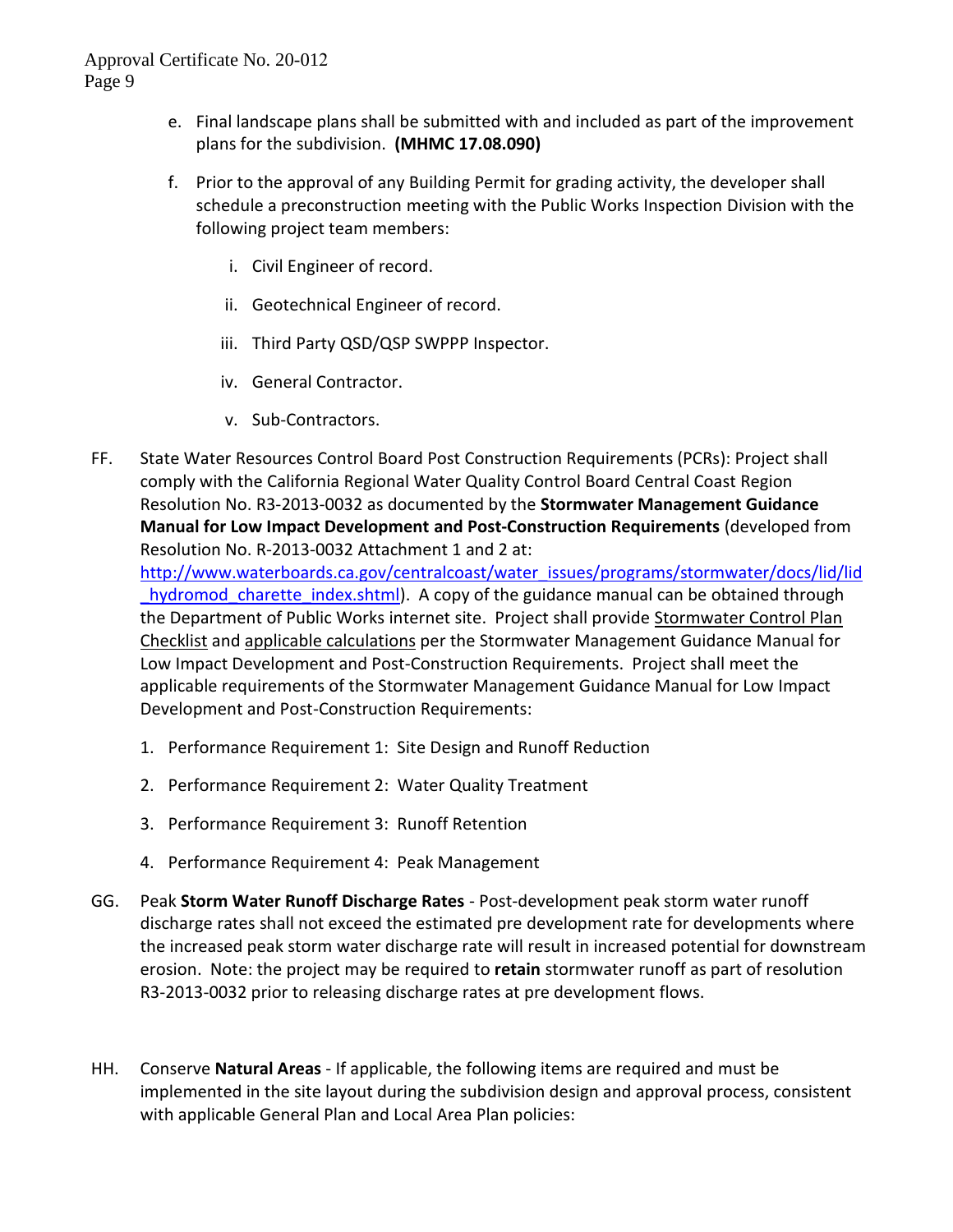- 1. Concentrate or cluster Development on portions of a site while leaving the remaining land in a natural undisturbed condition.
- 2. Limit clearing and grading of native vegetation at a site to the minimum amount needed to build lots, allow access, and provide fire protection.
- 3. Maximize trees and other vegetation at each site by planting additional vegetation, clustering tree areas, and promoting the use of native and/or drought tolerant plants.
- 4. Promote natural vegetation by using parking lot islands and other landscaped areas. Preserve riparian areas and wetlands.
- II. **Minimize Storm Water Pollutants of Concern** Storm water runoff from a site has the potential to contribute oil and grease, suspended solids, metals, gasoline, pesticides, and pathogens to the storm water conveyance system. The development must be designed so as to minimize, to the maximum extent practicable, the introduction of pollutants of concern that may result in significant impacts, generated from site runoff of directly connected impervious areas (DCIA), to the storm water conveyance system as approved by the building official. Pollutants of concern consist of any pollutants that exhibit one or more of the following characteristics: current loadings or historic deposits of the pollutant are impacting the beneficial uses of a receiving water, elevated levels of the pollutant are found in sediments of a receiving water and/or have the potential to bio-accumulate in organisms therein, or the detectable inputs of the pollutant are at concentrations or loads considered potentially toxic to humans and/or flora and fauna.

In meeting this specific requirement, "minimization of the pollutants of concern" will require the incorporation of a BMP or combination of BMPs best suited to maximize the reduction of pollutant loadings in that runoff to the Maximum Extent Practicable. Those BMPs best suited for that purpose are those listed in:

- 1. *[California Stormwater Quality Association \(CASQA\) Handbook: BMPs for New Development](http://www.cabmphandbooks.com/Development.asp) [and Redevelopment](http://www.cabmphandbooks.com/Development.asp)*
- 2. *[Bay Area Stormwater Management Agencies Association \(BASMAA\) Design Guidance](http://www.scvurppp-w2k.com/basmaa_satsm.htm) [Manual for Stormwater Quality Protection: Start at the Source 1999](http://www.scvurppp-w2k.com/basmaa_satsm.htm)*
- 3. *[California Storm Water Best Management Practices Handbooks](http://www.cabmphandbooks.com/)*
- 4. *[Caltrans Storm Water Quality Handbook: Planning and Design](http://www.dot.ca.gov/hq/env/stormwater/special/newsetup/_pdfs/management_ar_rwp/CTSW-RT-02-057.pdf) Staff Guide*
- JJ. **Protect Slopes and Channels** Project plans must include BMPs per the *[Santa Clara Valley](http://www.valleywater.org/Water/Watersheds_-_streams_and_floods/Taking_care_of_streams/_Guidelines_&_standards/Guidelines_&_Standards.shtm)  [Water Resource Protection Collaborative: Guidelines and Standards for Land Use Near Streams](http://www.valleywater.org/Water/Watersheds_-_streams_and_floods/Taking_care_of_streams/_Guidelines_&_standards/Guidelines_&_Standards.shtm)* to decrease the potential of slopes and/or channels from eroding and impacting storm water runoff; at a minimum the following shall be addressed:
	- 5. Convey runoff safely from the tops of slopes and stabilize disturbed slopes.
	- 6. Utilize natural drainage systems to the maximum extent practicable.
	- 7. Stabilize permanent channel crossings.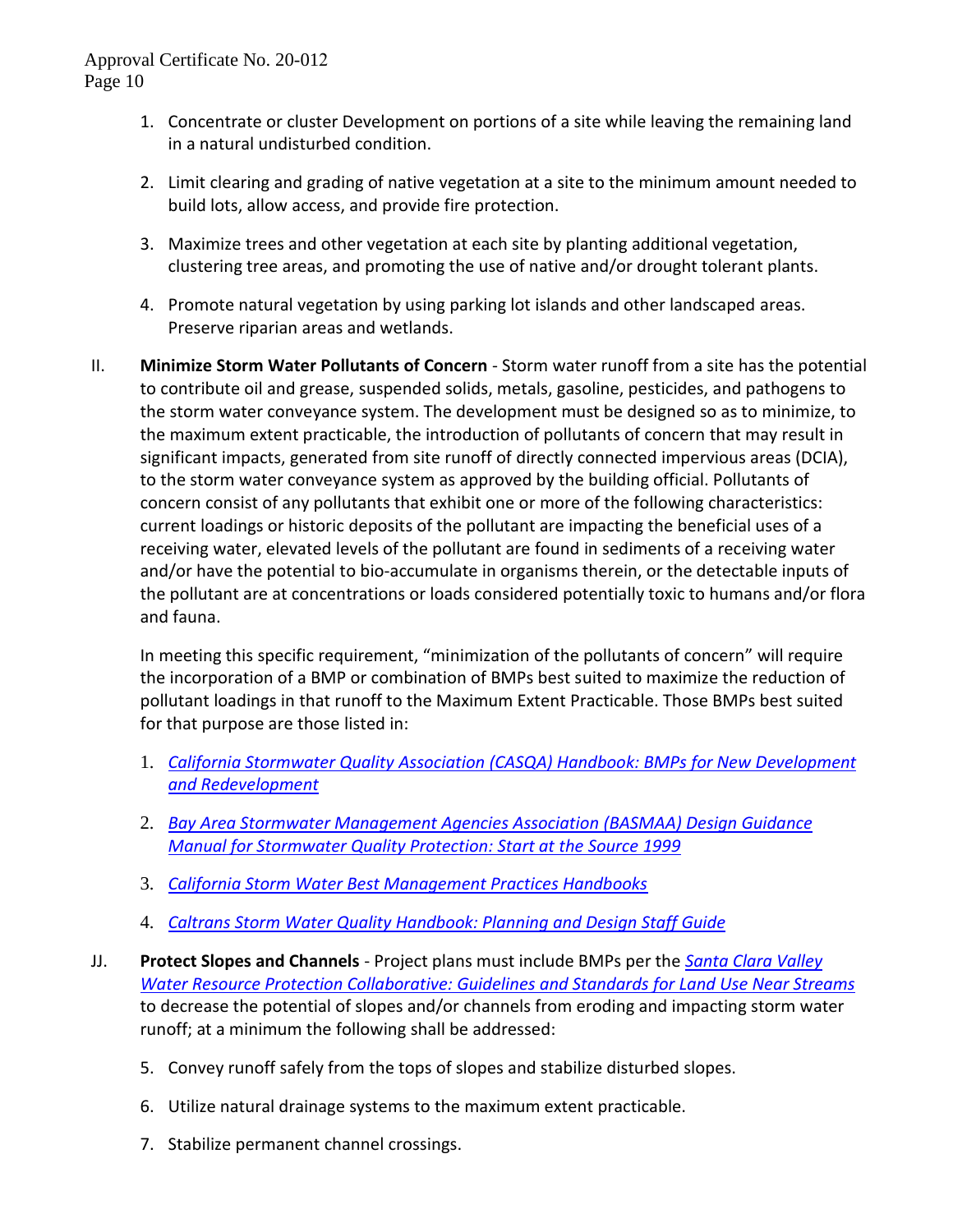- 8. Vegetate slopes with native or drought tolerant vegetation, as appropriate.
- 9. Install energy dissipaters, such as riprap, at the outlets of new storm drains, culverts, conduits, or channels that enter unlined channels in accordance with applicable specifications to minimize erosion, with the approval of all agencies with jurisdiction, e.g., Santa Clara Valley Water District, the U.S. Army Corps of Engineers, and the California Department of Fish and Game.
- 10. Project shall not grade within 30 feet of a perennial or intermittent stream (top of bank) or within 30 feet of riparian habitat.
- KK. **Provide Storm Drain System Stenciling and Signage** Storm drain stencils are highly visible source controls that are typically placed directly adjacent to storm drain inlets. The stencil contains a brief statement that prohibits the dumping of improper materials into the storm water conveyance system. Graphical icons, either illustrating anti-dumping symbols or images of receiving water fauna, are effective supplements to the anti-dumping message. All storm drain inlets and catch basins within the project area must be stenciled with prohibitive language (such as: "NO DUMPING – DRAINS TO CREEK") and/or graphical icons to discourage illegal dumping. Signs and prohibitive language and/or graphical icons, which prohibit illegal dumping, must be posted at public access points along channels and creeks within the project area.· Legibility of stencils and signs must be maintained.
- LL. **Design Standards for Structural or Treatment Control BMPs** The post-construction treatment control BMPs shall incorporate, at a minimum, either a volumetric or flow based treatment control design standard, or both, as identified below to mitigate (infiltrate, filter or treat) storm water runoff:
	- 1. Volumetric Treatment Control BMP
		- a. The 85th percentile 24-hour runoff event determined as the maximized capture storm water volume for the area, from the formula recommended in Urban Runoff Quality Management, WEF Manual of Practice No. 23/ASCE Manual of Practice No. 87, (1998); or
		- b. The volume of annual runoff based on unit basin storage water quality volume, to achieve 80 percent or more volume treatment by the method recommended in California Stormwater Best Management Practices Handbook – Industrial/ Commercial, (2003); or
		- c. The volume of runoff produced from a historical-record based reference 24-hour rainfall criterion for "treatment" that achieves approximately the same reduction in pollutant loads achieved by the 85th percentile 24-hour runoff event.
	- 2. Flow Based Treatment Control BMP
		- a. The flow of runoff produced from a rain event equal to at least two times the 85th percentile hourly rainfall intensity for the area; or
		- b. The flow of runoff produced from a rain event that will result in treatment of the same portion of runoff as treated using volumetric standards above.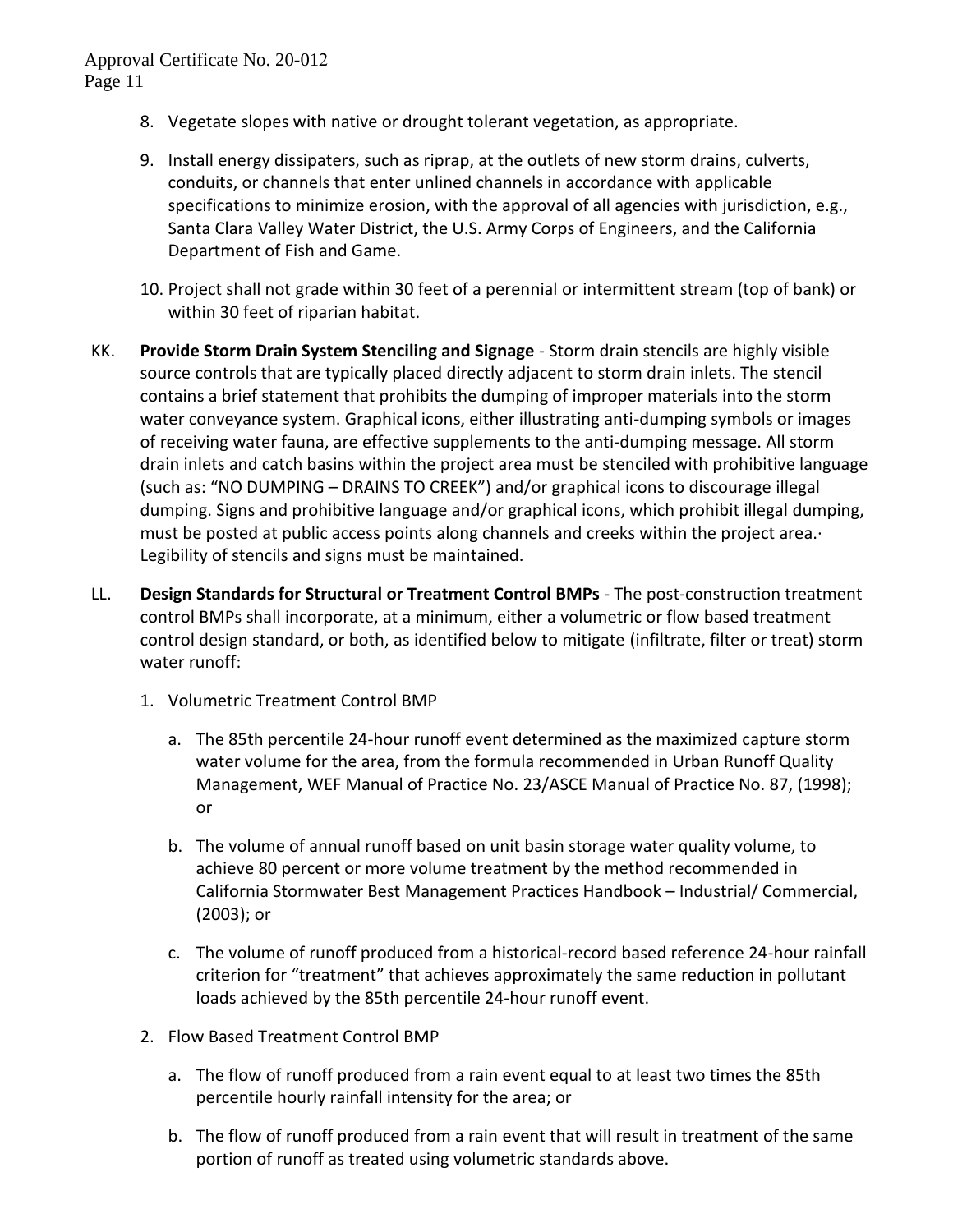- MM. **Stormwater Runoff Management Plan (SWRMP) required -** The stormwater runoff management plan shall include sufficient information to evaluate the environmental characteristics of affected areas, the potential impacts of the proposed development on water resources, and the effectiveness and acceptability of measures (post construction BMPs) proposed for managing stormwater runoff.
	- 3. The stormwater runoff management plan shall be prepared under the direction of a professional civil engineer registered in the State of California. The responsible professional civil engineer shall stamp and sign the approved stormwater runoff management plan.
	- 4. The chief engineer or designee may require a developer to provide a signed certification from the civil engineer responsible for preparing the stormwater runoff management plan that all stormwater best management practices have been designed to meet the requirements of this chapter.
	- 5. Each certifying civil engineer shall establish to the city's satisfaction that such person has been trained on the design of stormwater quality best management practices not more than three years prior to the certification signature date.
	- 6. Qualifying training shall be conducted by an organization with stormwater quality management expertise, such as a university, the Bay Area Stormwater Management Agencies Association, the American Society of Civil Engineers, the American Public Works Association, or the California Water Environment Association.

### NN. **Stormwater BMP operation, maintenance, and replacement responsibility**

- 1. All on-site stormwater management facilities shall be operated and maintained in good condition and promptly repaired/replaced by the property owner(s), an owners' or homeowners' association or other legal entity approved by the city.
- 2. Any repairs or restoration/replacement and maintenance shall be in accordance with cityapproved plans.
- 3. The property owner(s) shall develop a maintenance schedule for the life of any stormwater management facility and shall describe the maintenance to be completed, the time period for completion, and who shall perform the maintenance. This maintenance schedule shall be included with the approved stormwater runoff management plan.
- OO. **Stormwater BMP operation and Maintenance Agreement (SWBOMA) required -** Improper maintenance is one of the most common reasons why water quality controls will not function as designed or which may cause the system to fail entirely. It is important to consider who will be responsible for maintenance of a permanent BMP, and what equipment is required to perform the maintenance properly.
	- 1. Prior to the issuance of any building permit requiring stormwater management BMPs, the owner(s) of the site shall enter into a formal written stormwater BMP operation and maintenance agreement with the city. The city shall record this agreement, against the property or properties involved, with the County of Santa Clara and it shall be binding on all subsequent owners of land served by the storm water management treatment BMPs (City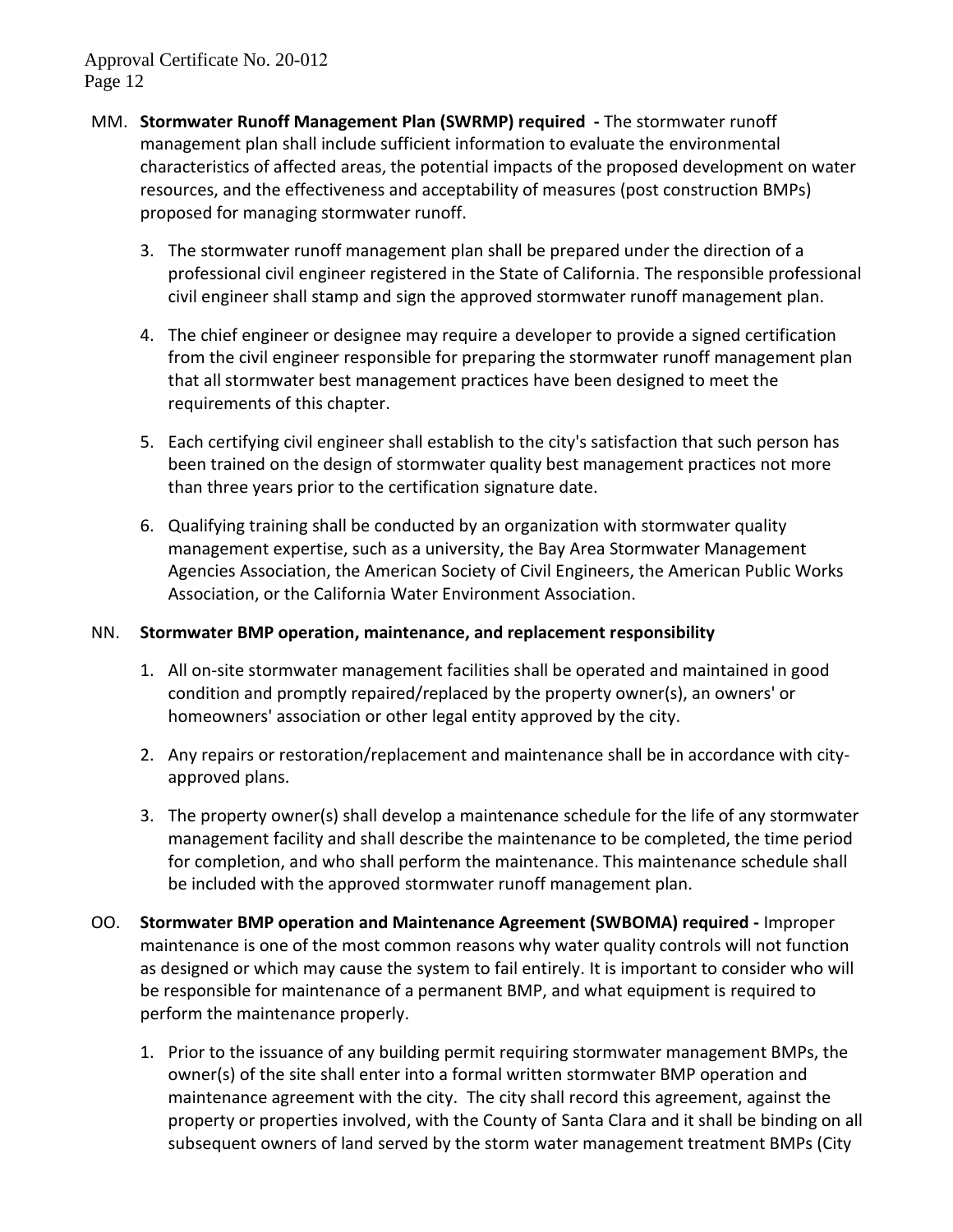standard STORMWATER BMP OPERATION AND MAINTENANCE AGREEMENT to be provided by Public Works Engineering).

- 2. The stormwater BMP operation and maintenance agreement shall require that the BMPs not be modified and BMP maintenance activities not alter the designed function of the facility from its original design unless approved by the city prior to the commencement of the proposed modification or maintenance activity.
- 3. The stormwater BMP operation and maintenance agreement shall provide that in the event that maintenance or repair is neglected, or the stormwater management facility becomes a danger to public health or safety, the city shall have the authority to perform maintenance and/or repair work and to recover the costs from the owner.

## PP. **Stormwater BMP inspection responsibility**

- 1. The property owner(s) shall be responsible for having all stormwater management facilities inspected for condition and function by a **Register Civil Engineer (RCE)**.
- 2. Unless otherwise required by the chief engineer or designee, stormwater facility inspections shall be done at least twice per year (April  $15<sup>th</sup>$  and September  $15<sup>th</sup>$ ) by the RCE. Written records shall be kept of all inspections and shall include, at minimum, the following information:
	- a. Site address;
	- b. Date and time of inspection;
	- c. Name of the person conducting the inspection;
	- d. List of stormwater facilities inspected;
	- e. Condition of each stormwater facility inspected;
	- f. Description of any needed maintenance or repairs; and
	- g. As applicable, the need for site re-inspection.
- 3. Upon completion of each inspection, an inspection report shall be submitted to Public Works Engineering.
- QQ. **Records of maintenance and inspection activities** On or before April 15<sup>th</sup> and September 15<sup>th</sup> of each year, the party responsible for the operation and maintenance of on-site stormwater management facilities under the BMP operation and maintenance agreement shall provide the chief engineer or designee with records of all inspections, maintenance and repairs.
- RR. Annual Certification of SWRMP On or before September 30<sup>th</sup> of each year a Registered Civil Engineer (RCE) shall provide written certification that the developments stormwater quality design standards are properly maintained and functioning as required by the SWRMP.